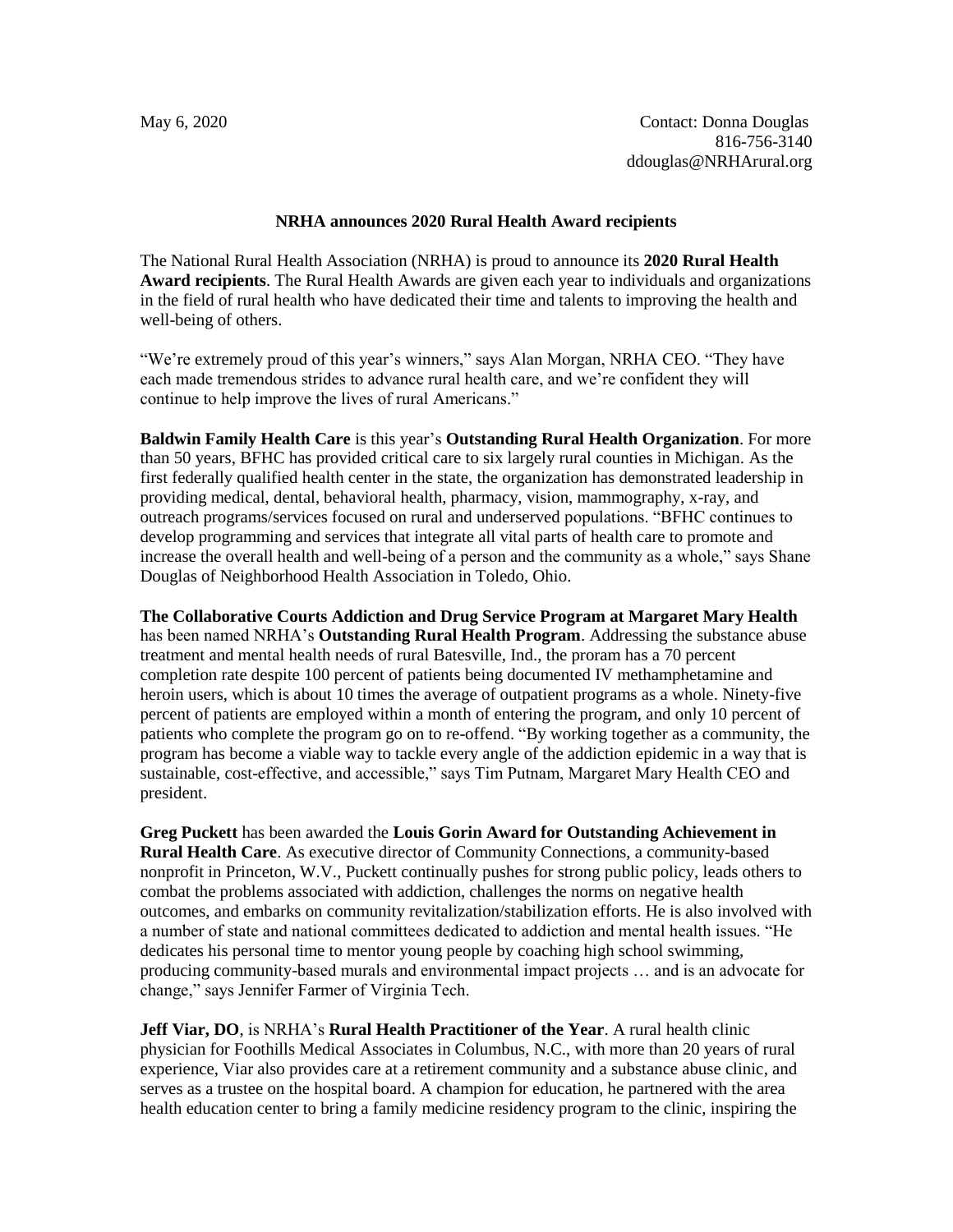next generation of providers to stay in their rural community. "He makes you feel like he has no where else to be, even though you know there are patients in every other room waiting on him," says one of Viar's patients. "He truly cares."

This year's **Outstanding Educator Award** recipient is **Andrea Wendling, MD**. Serving as director of rural medicine curriculum and professor of family medicine at Michigan State University College of Human Medicine, Wendling developed a pipeline program for undergraduate students from rural backgrounds that provides opportunities to job shadow or volunteer, practice interview skills, and learn about the uniqueness of rural medicine. She also serves as director of the university's Leadership in Rural Medicine Program. "Dr. Wendling is a rural health warrior," says Shelby Owens of Michigan State University College of Human Medicine. "She is a true inspiration for rural students, residents, educators, and researchers."

NRHA's **Outstanding Researcher Award** winner is **Jan Eberth, PhD**, who serves as associate professor of epidemiology at the University of South Carolina and director of the Federal Office of Rural Health Policy-funded Rural and Minority Health Research Center. Eberth leads policyrelevant research on rural health issues related to cancer disparities, access to care, and the unique challenges experienced by rural persons of color. "Dr. Eberth's commitment to rural health research is saliently seen in her service and advocacy for rural health research and in her mentorship of the next generation of rural health researchers," says Whitney Zahnd, University of South Carolina Rural and Minority Health Research Center research assistant professor.

This year's **NRHA/John Snow Inc. Student Leadership Award** goes to **Jennifer Kowalkowski**. As a midcareer student at the University of Wisconsin-Madison, Kowalkowski is using her 15 years of professional experience to think critically about the needs and priorities of rural health. She has conducted studies to address rural health workforce disparities in Wisconsin, including the state's first rural-urban analysis of RN workforce data, and she regularly advocates on behalf of rural nurses. "Jennifer Kowalkowski's vision, commitment, and engagement make her an up-and-coming leader and innovator in rural health and nursing education," says Tim Size, Rural Wisconsin Health Cooperative executive director.

**Lisa Simon, DMD,** has earned the **NRHA/John Snow Inc. Student Achievement Award.** A medical student at Harvard Medical School, Simon received a microresearch award from the Collaborative for Rural Primary Care Research Education and Practice and presented early results of her project on primary care providers' views on oral health at a rural Indian Health Service site at NRHA's 2019 Annual Rural Health Conference. "Through persistence and with a small amount of funding, she has engaged a community in addressing a significant rural health issue," says Randall Longenecker, Ohio University Heritage College of Osteopathic Medicine assistant dean of rural and underserved programs.

**Timothy L. Putnam, DHA**, has been named NRHA's **Volunteer of the Year**. Putnam served as NRHA's 2019 president and is also president and CEO of Margaret Mary Health in Batesville, Ind. "To put it simply, I was incredibly impressed with Tim Putnam's presence leading NRHA's volunteer board and staff last year," says NRHA's Alex Olson. "He's a passionate and successful ambassador for rural health, and he served the position with energy and sincerity, handling some of the highest demands and biggest challenges we've seen at NRHA with grace and an even keel."

The **President's Award** goes to **Tommy Barnhart**. Selected for the award by NRHA President Pat Schou, Barnhart serves as president of Ten Mile Enterprises LLC and has more than 45 years of experience in health care finance and operations working with hospitals, long-term care